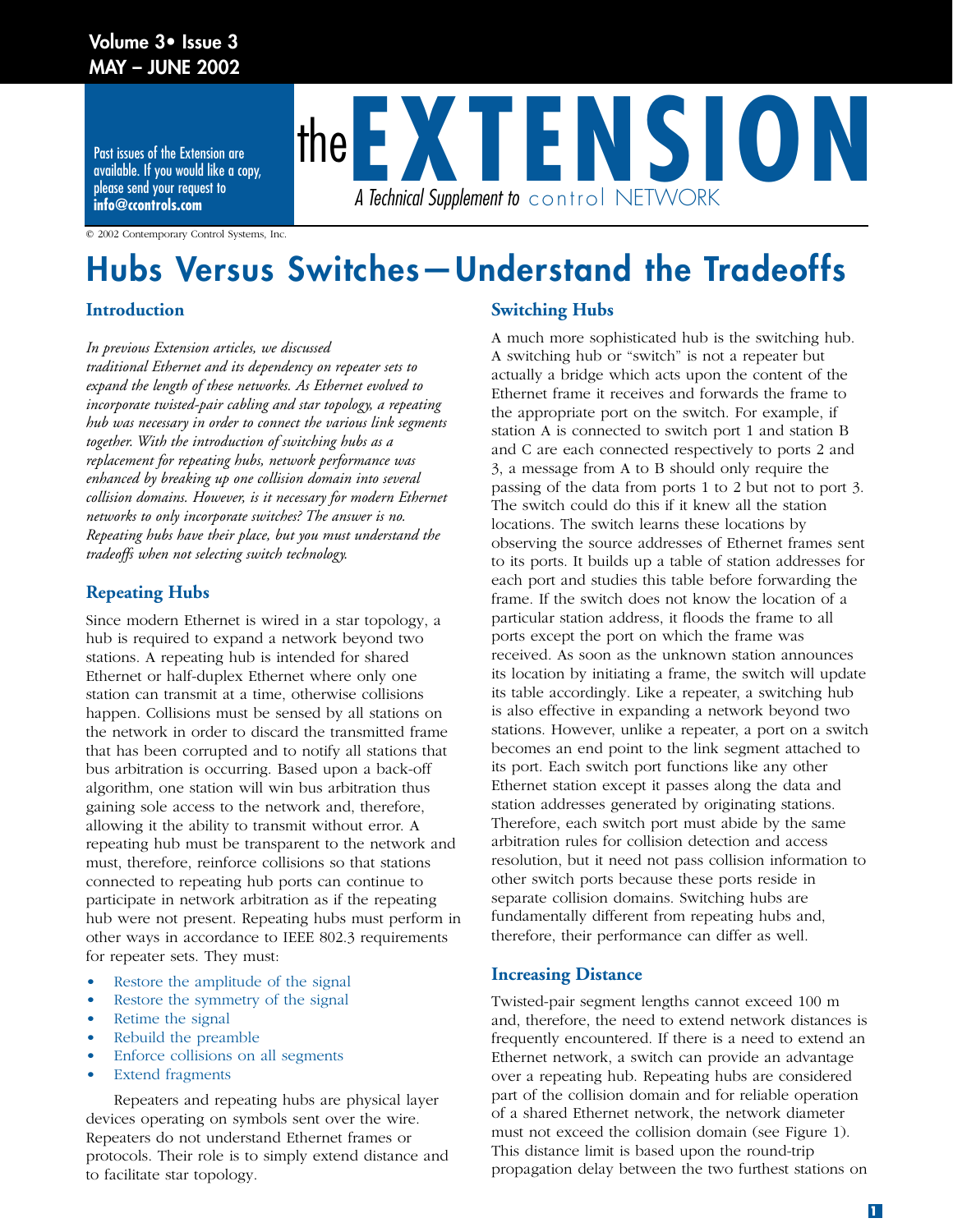the network, and it cannot be such that collisions are not sensed by all stations within a prescribed time. Although repeating hubs can be cascaded for greater network distance, there are restrictions that usually limit the number of repeating hubs to four. The rules for cascading repeating hubs were explained in previous Extension articles. The simplified rule is the 5-4-3 rule that states there cannot be more than five segments, four repeaters and three mixing segments. A mixing segment is a bus segment such as thick-wire and thin-wire coaxial cable. Since modern Ethernet only uses link segments consisting of either twisted-pair or fiber-optic cabling, the mixing rule can be dropped. Therefore, having five 100 m twisted-pair segments and four repeaters is fine. Since fiber optic segments can be up to 2 km in length, we need to impose limits to this rule. Instead of having four repeaters, we can have three with two interconnecting fiber optic segments, each only 1 km in length. The expansion rules for repeating hubs are indeed confusing, but they are necessary in order that the network diameter not exceed the collision domain. What is even more confusing is that these rules only apply to 10 Mbps operation.



#### **Figure 1. With shared Ethernet, all devices and associated cabling must reside in a single collision domain.**

One way of simplifying the expansion rules is by avoiding the collision domain restrictions. Switching hubs are not part of the collision domain since they are end devices on a network (see Figure 2). Therefore, adding one switch to a network without switches can effectively allow the network diameter to double without exceeding the collision domain. Additional switches can be cascaded without the limit imposed on repeating hubs. In other words, if there is no collision domain issue to begin with, (the network diameter does not exceed the collision domain) then no collision domain issue will be introduced by adding a switch. In fact, switches can continue to be added beyond the four limit of repeating hubs regardless of data rate. This makes expansion rules much easier. However, the collision domain rules for each link segment on a particular port must be followed since it is possible that repeating hubs are attached to switch ports. The collision domain restrictions remain, but they are not aggravated by adding switches. It is also

possible to regain the 2 km segment length in fiber optic ports if the fiber segment is between two switch ports. This is true at 10 Mbps and possible at 100 Mbps. To achieve large network diameters, especially at higher speeds, switches may be the only option.



**Figure 2. Because switches break the network into multiple collision domains, the physical size of the network is virutally unlimted.**

### **Data Latency**

Data latency is the time delay experienced when data is sent from one point to another. A contribution to data latency is the time it takes for an electrical signal to propagate down a wire. Although electricity travels fast, its speed is still finite and over a wire it is slower than in a vacuum. For twisted-pair wiring it is about 5.5 ns/meter. Since the same wiring is used to attach a repeating hub or switching hub, this delay is the same for both implementations. However, the biggest contributor to data latency is the hub itself and the amount of delay depends on if we are using a switch or a repeating hub. One requirement of a repeating hub is to rebuild the preamble in case a frame is received with less than the required number of preamble bits. At 10 Mbps, it takes 100 ns to send one bit so the repeating hub must be able to queue at least a few bits worth in case it needs to stuff more preamble bits. Now the repeating hub does not wait for the full 64 preamble bits to be received before it starts forwarding the frame, however, there is a delay. From our own measurements at Contemporary Controls, the delay through a repeating hub can vary from 625 ns to 840 ns. This delay is negligible to the overall performance of the network.

As mentioned before, a repeating hub operates at the physical layer and handles the symbols on the wire. A symbol is the waveshape on the wire that distinguishes a logical 1 from a logical 0. A frame is a collection of symbols representing one transmission unit sent over the wire. An Ethernet frame contains fields beginning with a preamble and ending with a check frame sequence as shown in Figure 3. A valid Ethernet frame must contain all fields including preamble, start of frame, destination address, source address, length, data and frame check sequence. Each field has a fixed length except for the data field which can vary in length. Since the Ethernet protocol requires a minimum length frame size, the data field cannot be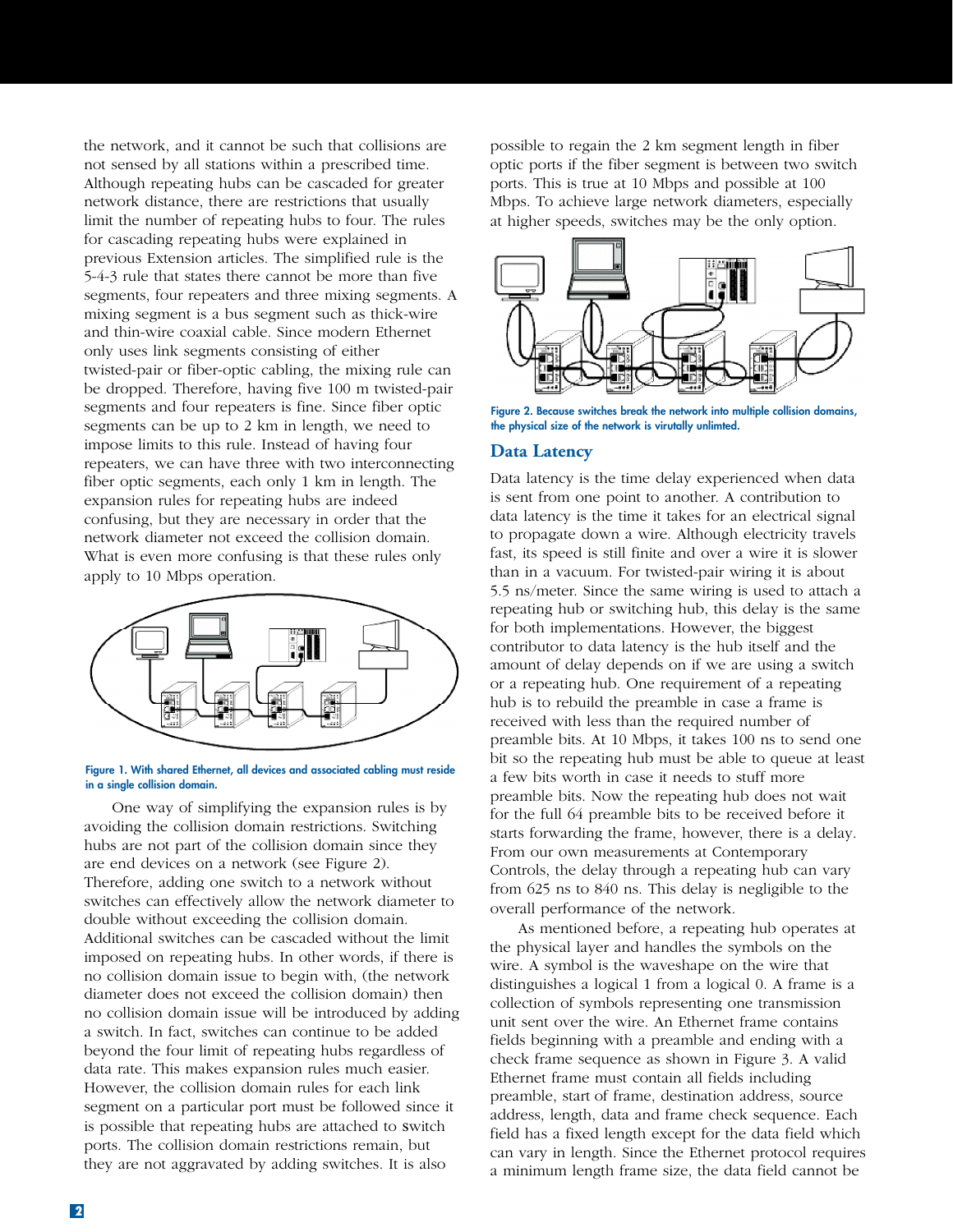less than 46 bytes. The largest data field can have up to 1500 bytes. Since the other fields are fixed for a total of 18 bytes, the minimum Ethernet frame is 64 bytes and the maximum Ethernet frame is 1518 bytes. The preamble is excluded in this calculation. This information is needed to calculate the delay through a switch.

| IEEE 802.3 Frame |  |                                                               |                                               |                                                      |                |  |                                                |                            |  |
|------------------|--|---------------------------------------------------------------|-----------------------------------------------|------------------------------------------------------|----------------|--|------------------------------------------------|----------------------------|--|
| 56 bits          |  | 8 bits 48 bits                                                |                                               |                                                      | 48 bits        |  | 16 bits 368 to 1200 bits<br>(46 to 1500 bytes) | 32 bits                    |  |
|                  |  | Preamble SFD Individual/ Globally/<br>Group<br>Address<br>Bit | Locally<br>Administered<br><b>Address Bit</b> | Destination Source Length LLC/Data<br><b>Address</b> | <b>Address</b> |  |                                                | Frame<br>Check<br>Sequence |  |

**Figure 3. A store-and-forward switch must read in the complete Ethernet frame before forwarding.**

#### **Switch Operation**

For sake of discussion, let us assume we have a two-port switch. Some individuals would call this a bridge. On each side of the switch is a transceiver. Each Ethernet transceiver provides a physical end to an Ethernet wiring segment and the actual end of the network diameter. Therefore, one two-port Ethernet switch links two separate Ethernet networks. Since there is no distinction between one device on one network versus another device on the other network, the two networks function as one larger network. In this case a switching hub and repeating hub function in a similar manner. However, there is one big difference. A switch port stores the complete frame before it passes it to the other port. It does this because it needs to know the destination of the received frame and to verify that a valid frame was received by observing the frame check sequence. If the frame is invalid, it should be discarded instead of forwarding a faulty frame. Since the switch must store one complete frame before forwarding, the delay in observing the frame on the other port is at a minimum one frame. Since frame sizes can vary, the delay can vary. At 10 Mbps and the shortest frame, the delay is 51.2 µs but with the longest frame the delay is 1.21 ms. Is this a problem? Not necessarily.

Assume we are going to send a message consisting of 1000 Ethernet frames, and we were fortunate to be able to send them back-to-back with the minimum interframe gap. What would be the data latency due to the switch? The answer is still only one frame's worth. Therefore, by either sending out one frame or 1000 frames, the switch only queue's one frame's worth of data under normal conditions. Therefore, it would appear that switch latency is not an issue. Let us study the situation closer.

Let us assume we have one controller functioning as a master and one input/output (I/O) device functioning as a slave. The slave only responds to requests by the master and never initiates a request

itself. Further assume that the two devices are separated by a switch. If the master initiates a oneframe message there will, of course, be a one-frame delay before the slave receives the message. The slave acts upon the request and initiates a one-frame response which also incurs a one-frame delay. Therefore, with a single command/response session, there is a two-frame delay introduced into the process simply by adding a switch. If both frames were long, a total of 2.4 ms can be added to the process. Now if we substitute a hub for the switch, we would not suffer the 2.4 ms delay, demonstrating that under certain conditions a repeating hub can outperform a switching hub.

Now someone might take issue with my example by saying that by using a repeating hub, I could potentially introduce collisions on the network that would reduce performance. That is true, but let us study the protocol. Once the master senses a quiet line, it initiates a transmission and then waits for a response from the slave. The only slave to respond was the one polled. The master consumes the response and then initiates another command to another slave. This activity continues with no collisions since collisions are avoided by the rhythmic commands and responses of the master/slave protocol. Your most popular industrial protocols such as Modbus and Optomux operate this way. Therefore, my example is valid.

Now let us change the protocol slightly. Instead of the master making a single command to a slave, it makes multiple commands each to individual slaves without waiting for slave responses. Eventually each slave will act on its command and generate a response. Depending upon the complexity of the command and sophistication of the slave device, responses will begin to occur approximately at the same time and the possibility of collisions increases that will reduce throughput. Will a switch operate better in this situation? A switch will eliminate collisions, but it does not mean it will not drop packets. One of the switch ports connects to the master, and each slave has its own switch port. All the traffic will be directed to the master port due to the numerous responses, which could flood the output buffer of the port connected to the master. If there is a buffer overrun, then packets will simply be lost.

#### **Reducing Data Latency**

One way of reducing data latency in a switch is to operate at 100 Mbps instead of 10 Mbps. This could reduce latency by a factor of ten. Another approach is to use cut-through operation. With cut-through operation, a switch does not wait for receipt of the